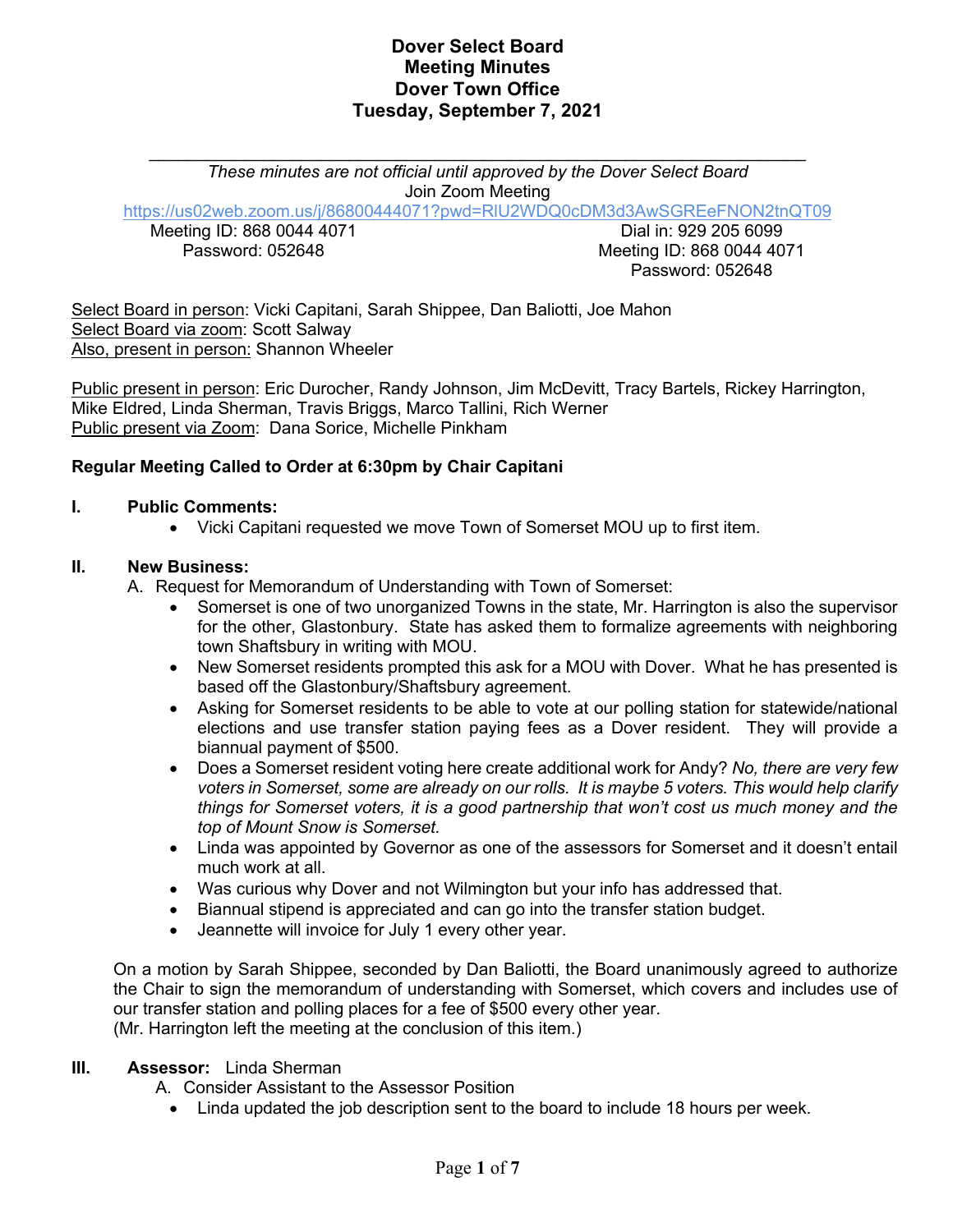- Vicki strikes out that this assistant will be hired and supervised by the Assessor, as the Selectboard hires.
- With this position, Tabi will no longer be helping in the Assessor's office.
- This position has been budgeted for this year.
- This candidate is someone to assist administratively, not at a higher level having the knowledge of an Assessor, but Linda would like to take them on inspections.
- Since department no longer has a consultant, do you feel confident only needed administrative help? *Not 100% but confident, and Linda Kersten is here until midNovember. Use district advisor and other towns for advisement. Getting closer to reappraisal I would probably have a different answer for that.*
- Reappraisal timeline is within three years to begin process. Not something Linda would take on herself.
- This is a permanent position and believe the department needs at least these 2 people. Possible future consultant work but now Linda feels she has a better handle on commercial property and subsidized housing and feels confident moving forward without a more permanent basis consultant.
- Look at Errors & Omissions to get a handle on what's going on in your office so Board can make best decision on assistant position.
- Nine on the list. Some are not Linda's fault but come to her so she has to make those corrections. The majority say needed to be combined so two parcels, one needs to be made inactive. The process was followed up until inactivating the abutting parcel. It's gone step by step but if there's a distraction, those get waylaid. There were a couple of attorney errors, a transfer that didn't get to the office. Surprised with over 400 transfers last year that there weren't more than this.
- Did go over these with district advisor and there's not a lot we can do, it is what it is. Downside is there is going to be loss of revenue to the Town.
- The two biggest on here are Butterfield. They got mixed into the commercial reappraisal and those can not be valued on their buildings, it's a straight income approach. We are provided with that information and when you go to the state website at the time that these were done the cap rate set by the state was not available. So Butterfield and Butterfield Senior are the largest loss.
- Returning to job description, says salary will be negotiated based on experience. Do you know how much you can afford to pay someone based on 18 hours a week and your budget?
- Board requests job description be updated with a salary range as it is a very competitive job market currently and will revisit at a future meeting.
- B. Errors and Omissions
	- List of 9 did not have dollar figures so Board asked Linda step away to her office to calculate and return to the meeting with that information where they would revisit the topic for possible approval as did not want to delay past tax due date for next Board meeting.

### **IV. Police:** Randy Johnson

A. Update on Capital Budget for Computers

• After budgets were complete received word the state is changing the CAD (computer aided dispatch) from Spillman Reporting to Valcour so it is the same statewide. We were buying the computers for the cruisers one every year, but we now need to update 2 of them as Valcour requires Windows 10. We had to order to meet a mid September change date, the two totaled \$8,344.00 whereas this year's budget allocation was \$6,300.00. Will be over budget this year but next year we won't need to buy one and it will wash out in the capital budget.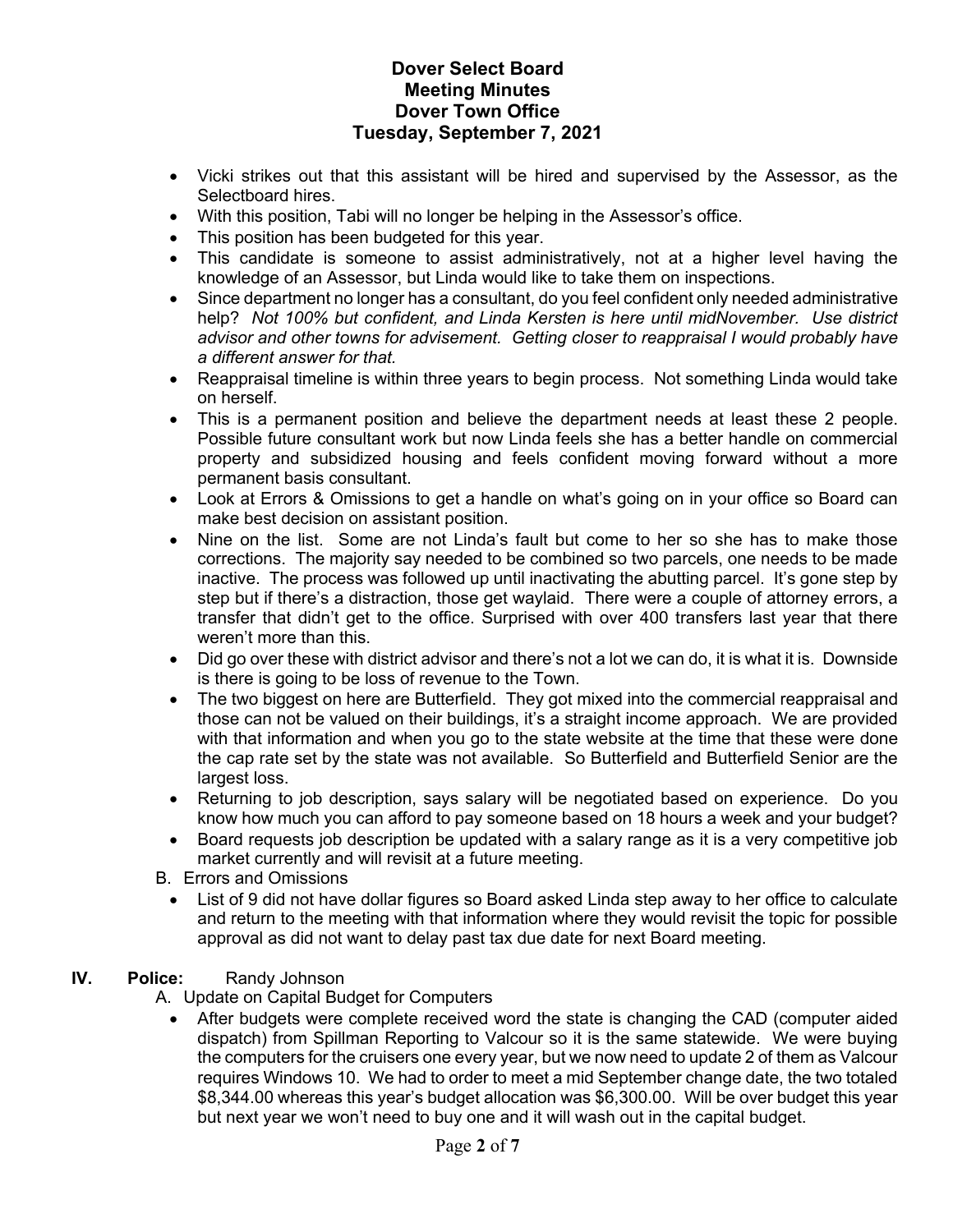- B. Update on Sign on Bonus
	- The sentence "The sign-on bonus is not considered 'salary' and shall not be included for purposes of retirement benefit calculations or salary increases." needs to come out of the sign-on bonus agreement. Language was borrowed from another agency and okayed by our attorney but in using it recently Marco discovered it needed updated due to VMERs.

On a motion by Sarah Shippee, seconded by Dan Baliotti, the Board unanimously voted to remove the line "The sign-on bonus is not considered "salary" and shall not be included for purposes of retirement benefit calculations or salary increases." from the sign on bonus agreement for the Police Department.

### **V. Unfinished Business:**

A. Review Library Sign Proposal

- Scott received estimate of \$745.00 and new rendering of sign with Dover Common on top and Kids in the Country on bottom. We will provide new taller posts and will try to reuse the current ones.
- Scott will check with Kids in the Country and make sure they are ok with sign and we will get info and permit started with Tabi, we can probably waive the fee as it is the Town. Will revisit to approve at next meeting.
- B. Possible Quotes for Town Hall Ramp Project
	- Still no numbers, has not heard back from anyone else.
	- New grader is in and working great.

### **VI. New Business:**

- A. Request to Use Money from Restoration & Digitization Funds up to \$54,000: Andy McLean
	- Digitization of land records: When first elected clerk and began thinking about it recording fees were \$10 per page with \$1 going to a restoration of records fund authorized as an option by State statute for Towns that wanted to. At the time, that funding didn't cover the process and didn't want to ask the taxpayers to pay for it. A couple of years ago the legislature decided it was no longer an optional fund and Town Clerks required we needed a new restoration & digitization fund for this and recording fees increased to \$15 per page with \$4 going to that new fund. Now there's more than enough funding to pay for the process. COVID increased demand for having the land records available digitally.
	- Users will be able to access index, images of the land records and print. The vendor collects the \$1 per page copy fee and remits that to the town so we do not lose out on that income. The user interface is very friendly. Professionals and general public can purchase a subscription or a day login.
	- Cott Systems is who Wilmington uses (server Based), Whitingham uses (new cloud based) and 52 other clerks in Vermont as well as many other Northeast States. The research Andy's done show they are the top choice.
	- Hiring Cott is a \$20,000 fee for records today forward. They'll give us a scanner & workstation. Will involve Tabi and Arcomm in the details as needed. May need to upgrade some of our equipment. Downstairs public computers will be upgraded in any case, but we may no longer need two work stations.
	- A title search is 40 years back. Cott can take NEMRC files from 1989 to today and import it into their system. Then will take land record books and scan them and link every document back to that index. Feels this is the best value and is the additional \$34,000.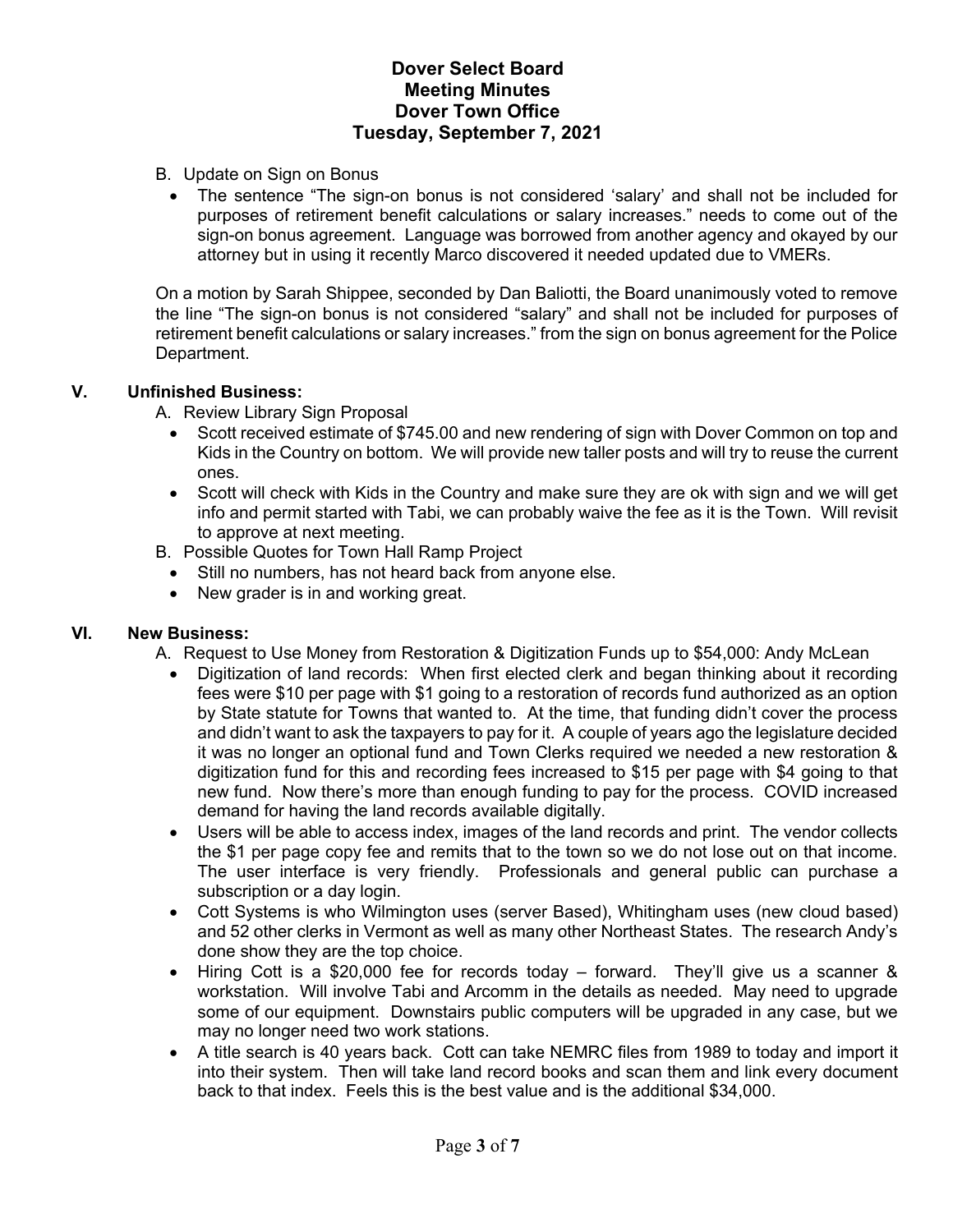- Prior to 1989 is card files going back to 1969 which can be done for an additional fee and at a later date. Prior to 1969 is a ledger. Andy would like to see how the 1989-today process goes and what the cost benefit will be before adding those.
- Monthly fee for this service is \$300, but several local Town Clerks are coming together for a reduced price of \$170 monthly for a five year contract.
- Many Town Clerks using ARPA money for this, but we have the funds in our digitization fund now.
- Would like the Board to authorize moving forward with Cott. Andy has looked at other companies CIS and ACS in Brattleboro and taken field trips to Wimington when they used CIS and again with Cott. Jeannette and Andy will go to Whitingham to look at the cloud based version if approved.
- Can add on other documents like Board minutes and word search them *New Town website already has this capability.*
- Agreement means need to be signed by late October for group pricing.
- They will complete this Fall, setting up a central place to scan all 10 group towns at once.
- Currently the R&D fund is just \$25 short of \$54,000. We have over \$100,000 in the restoration account as well. To keep up with the \$300 monthly fee, we need to record 75 pages which we do in some days.
- We own the images and can migrate to another service if needed.
- Included in monthly fee is adding new records moving forward.
- Feel we need to do this as a service to our taxpayers and residents of Dover.
- Scott appreciates how thorough and thoughtful Andy has been on this topic.

On a motion by Sarah Shippee, seconded by Joe Mahon, the Board voted unanimously to authorize payment to Cott Systems of an amount not to exceed \$54,000 for digitizing our land records. Payment coming from the restoration and digitization fund.

# **VII. Assessor:** Linda Sherman – return to Errors & Omissions

- If these changes are authorized, once they are made it will change the Grand List so a copy of these will go in the vault.
- Total loss of revenue of these nine E&O is \$12,100.29. A tax gain of \$3,893.64 for a net loss of \$8,206.65.
- When a loss to the town is shown, it is from an error but not actually tax revenue lost, only corrections to what we were actually entitled to for the town. For instance, combining properties where two tax bills were generated, one was for the correct total amount but the other parcel was billed too, so double billed in that example. So not losing money because of our mistakes but just corrections of the transactions.
- Some are a matter of others not informing or misinforming Assessor's office.
- In the future Board would like to always see the numbers and details before approval.

On a motion by Sarah Shippee, seconded by Dan Baliotti, the Board voted unanimously to approve the nine errors and omissions as detailed for a total loss to the town \$8,206.65.

- 1. FSA14 Mensch to Griffin
	- a. PTTR did not get to Assessors Office +\$3,790.88
- 2. DR041 A Bowen to Balutski
	- a. Abutting parcel not inactivated. -\$1,514,75
- 3. XS010 Strong to Montello
	- a. Parcel wasn't combined to XS008 -\$665.40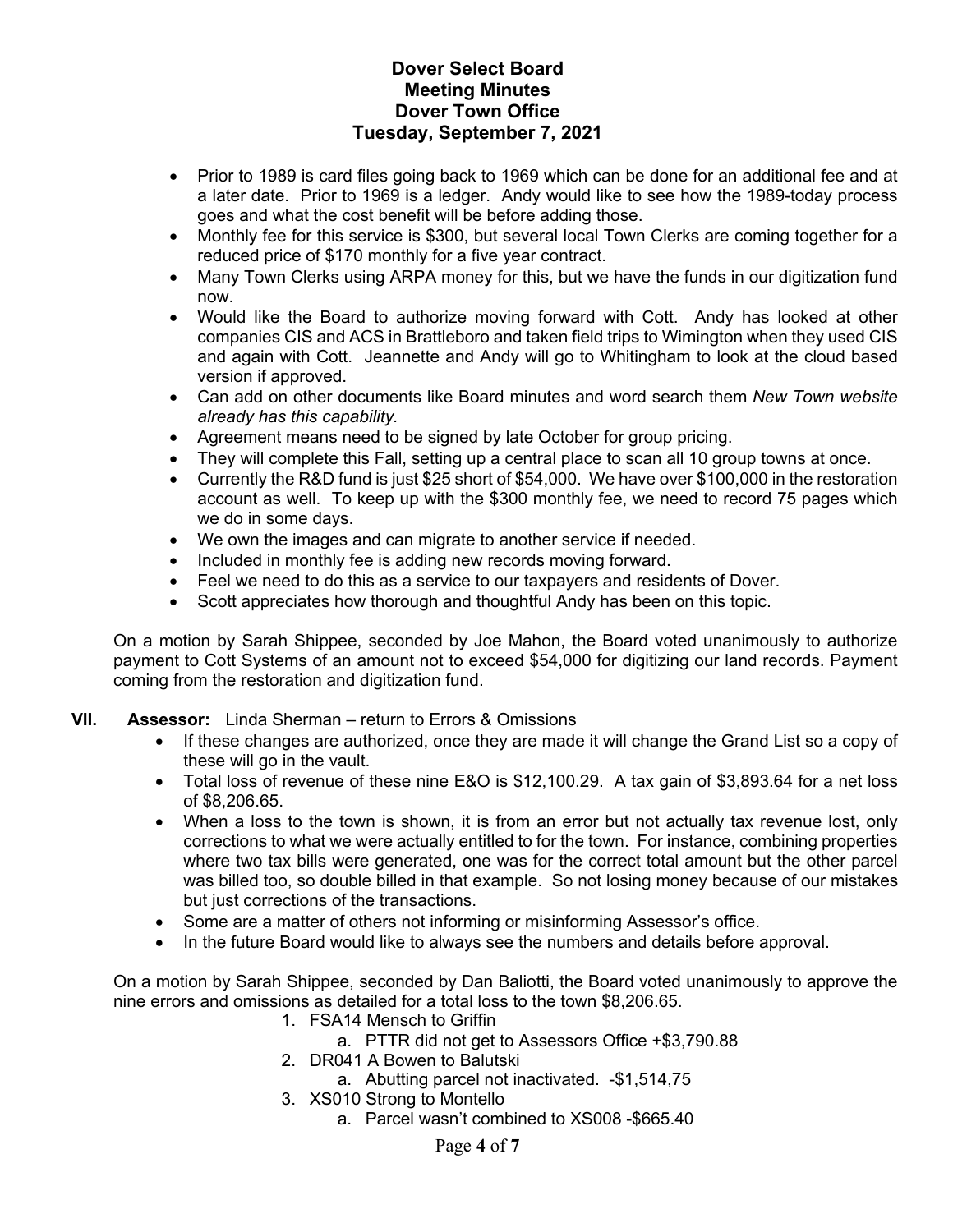- 4. BY007/BY005 Jenkin/Coppola
	- a. Both parcels should have been combined, addendum from Lawyer adding party to both parcels. -\$107.74
- 5. TV016/TV005/TV006 Conte
	- a. Attorney error left name off deed, once corrected all parcels combined. +\$102.76
- 6. TR018.A Butterfield 15
	- a. Wrong information used in calculating valuation, should have been Act 68 subsidized housing sheet and not information provided by Stewart Property Management. - \$3,627.28
- 7. TR018.B Butterfield 6-12
	- a. Cap rate on state spreadsheet incorrect at time of calculation. \$5,329.38
- 8. SL007 Turner-Inari
	- a. Abutting parcel not inactivated. -\$658.42
- 9. NV014 Fennessey
	- a. Was not in new Grand List from prior year. -\$197.32

#### **VIII. Economic Development:**

- A. Signage Program Applications: Invasion Board Shop, Timber Creek Shannon Wheeler
	- Both have approved sign permits, photos and drawings. Invasion seeking \$695.50 and Timber Creek \$2,000.00

On a motion by Dan Baliotti, seconded by Joe Mahon, the Board voted unanimously to approve the signage program applications for Invasion for \$695.50 and Timber Creek for \$2,000.00.

- B. Trails and Recreation Committee Appointment Change Eric Durocher
	- When Trails and Recreation Committee was formed recommendations were made to the Board and you approved and appointed them. The SoVTA representative Steve Petrik will be stepping down and being replaced by Tom Oakley and need Board to approve that change on our recommendation.

On a motion by Sarah Shippee, seconded by Joe Mahon, the Board voted unanimously to accept the appointment of Tom Oakley to replace Steve Petrik on the Trails and Recreation Committee.

- C. General Economic Development Department Updates
	- Very successful Dover Launch brainstorming event last week with 26 attendees plus our department. Media exposure to the program is growing, WCAX covered Dover Launch and were in the Commons this week.
	- New Town Website launching September 17, Eric, Shannon & Jeannette attended a 2.5 hour training session.
	- Trails & Recreation grant letters have been submitted on behalf of the town in partnership with SoVTA. Applied for VOREC grant for Horace Hill for around \$300,000.00 which would get the hiking, disc golf course and mountain bike trails covered in the Weston & Sampson plan. If we get invited for the full grant submission more information will follow. Should hear back by end of month. ERSA grant for \$30,000.00. That would be going to the Dover Town Forest to expand current parking lot, place pavilions and new Phil Bartlett signage.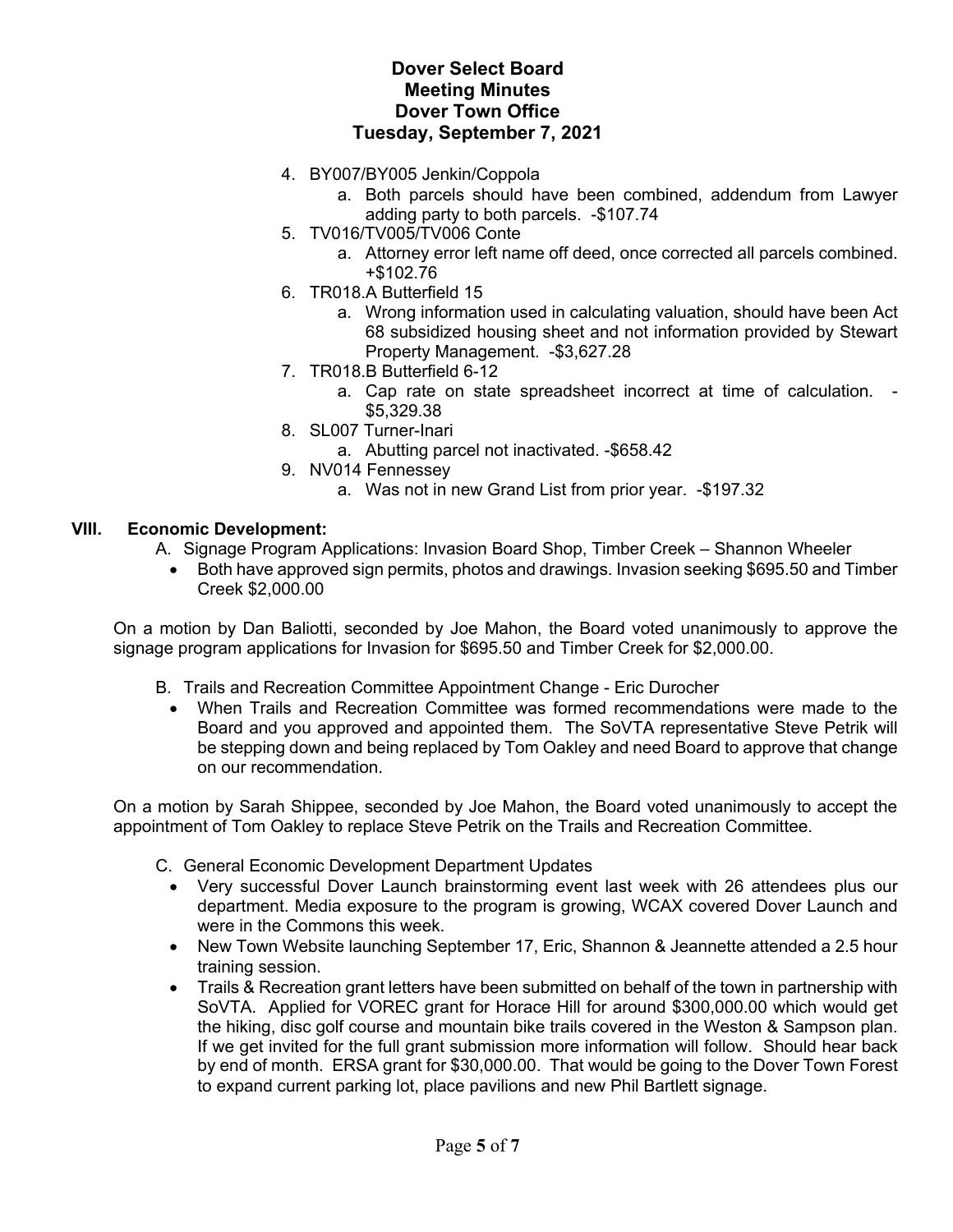• Notified additional ARPA money that was supposed to go to counties has been split in Vermont to towns. Original allocation was \$110,864.33, we've received the first half of that. Our secondary allocation is an additional \$205,712.96, for a total of \$316,577.29. First half of that has also been received. We'll get the other halves next year. Still no definitive answers on how to spend. A separate account was created for these funds.

### **IX. Board of Liquor Control:**

On a motion by Sarah Shippee, seconded by Dan Baliotti, the Board unanimously recessed and convened as local Liquor Control.

- New festival permit instituted by State within last year, but Town and others were unaware.
- Jeannette, Andy, Randy have all spoken with DLC and if approved as listed; the DLC will take care of them and moving forward we now know a Festival Permit covers all the tastings and the Special Event permits would be for retail of bottles at said Festival.

On a motion by Sarah Shippee, seconded by Dan Baliotti, the Board unanimously approved the Town Clerk to sign the following:

- A. Special Event Permit for White Mountain Distillery d/b/a Stowe Cider, Wine & Harvest Festival, Sept 25, 9 to 6
- B. Special Event Permit for North Branch Vineyards LLC, W&H, Sept 25, 10 to 5
- C. Special Event Permit for Cold Spring Spirits d/b/a Mad River Distillers, W&H, Sept 25
- D. Festival Permit Wine & Harvest Festival, September 25, 9-6
- E. Outside Consumption Permit for Vail Mount Snow, Octoberfest, Oct 9, 10 to 6

On a motion by Sarah Shippee, seconded by Dan Baliotti, the Board unanimously adjourned as local Liquor Control and reconvened as Select board.

### **X. Consent Agenda:**

A. Approve the Minutes of August 17, 2021

On a motion by Sarah Shippee, seconded by Dan Baliotti, the Board unanimously approved the minutes of August 17, 2021.

B. Approve the Warrants of August 21, 2021, for \$310,482.72 & September 4, 2021, for \$98,336.27.

On a motion by Sarah Shippee, seconded by Dan Baliotti, the Board unanimously approved the warrants of August 21, 2021, for \$310,482.72 & September 4, 2021, for \$98,336.27.

### **XI. FYI:**

- A. Thank you letter from HCRS
- B. Planning Commission meets Sept 13 at 6pm
- C. Trails & Rec Committee meets Sept 14 at 6:30pm
- **XII. Liaison Reports**: None

### **XIII. Executive Session for Legal Matters (Rich Werner & Travis Briggs)**

On a motion by Sarah Shippee, seconded by Dan Baliotti, the Board unanimously agreed to move into Executive Session for legal matters at 7:56 PM.